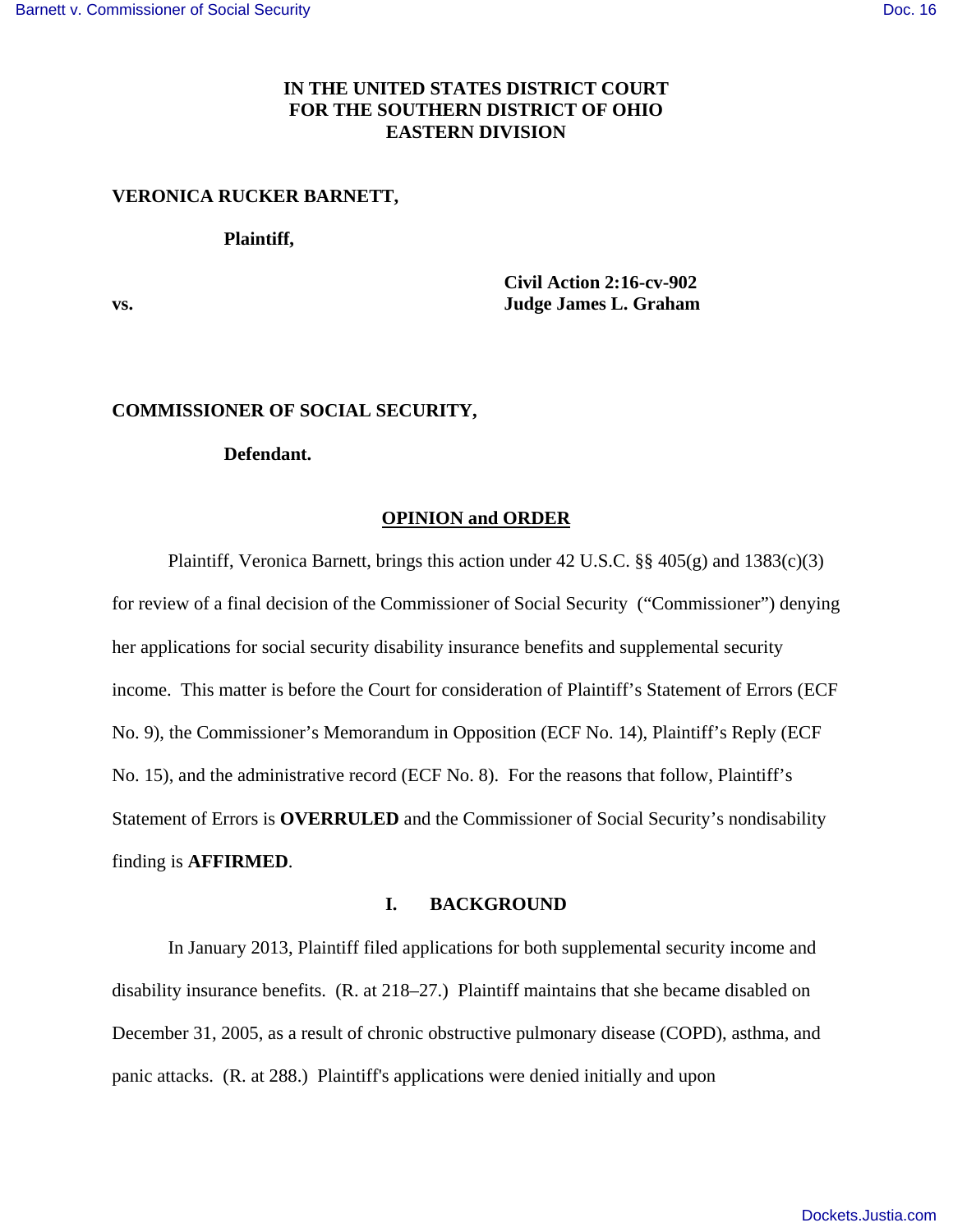reconsideration. Plaintiff sought a de novo hearing before an administrative law judge ("ALJ"). (R. at 178–79.)

 Plaintiff appeared and testified at the January 30, 2015, hearing, represented by counsel. (R. at 47–79.) A vocational expert also appeared and testified at the hearing. (R. at 79–89.) On May 20, 2015, ALJ Jeffery Hartranft issued a decision finding that Plaintiff was not disabled within the meaning of the Social Security Act. (R. at 11–28.) On May 29, 2015, Plaintiff filed a Request for Review of Hearing Decision Order. (R. at 7.) On July 19, 2016, the Appeals Council denied Plaintiff's request for review and adopted the ALJ's decision as the Commissioner's final decision. (R. at 1–6.) Plaintiff then timely commenced the instant action.

#### **II. HEARING TESTIMONY**

#### **A. Plaintiff's Testimony**

Plaintiff testified at the administrative hearing that she lives alone in a one-story house. (R. at 48.) She has two adult children and is divorced. (R. at 48-49.) Plaintiff testified that she attended college for  $2 \frac{1}{2}$  years, then prior to the hearing, she began school to be a chef. (R. at 49.) She only attended cooking school for four months because she became sick with the flu and was admitted to the hospital for 14 days, and the school releases a student's position after a 10 day period of absence. (R. at 50.)

 Plaintiff testified that she last worked in 2010 as a home health aide. (R. at 50.) She further testified that she is unable to work due to weakness in the left side of her body and chronic obstructive pulmonary disease that affects her breathing. (R. at 65.) She testified that some days she is unable to lift anything at all with her left side. (*Id.*) She also stated that she is frequently incontinent and wears Depends. (R. at 66.) She is too weak to lift her baby grandson. (*Id.*) Plaintiff has pins in her foot from a recent surgery and a boot that she wears sometimes. If

2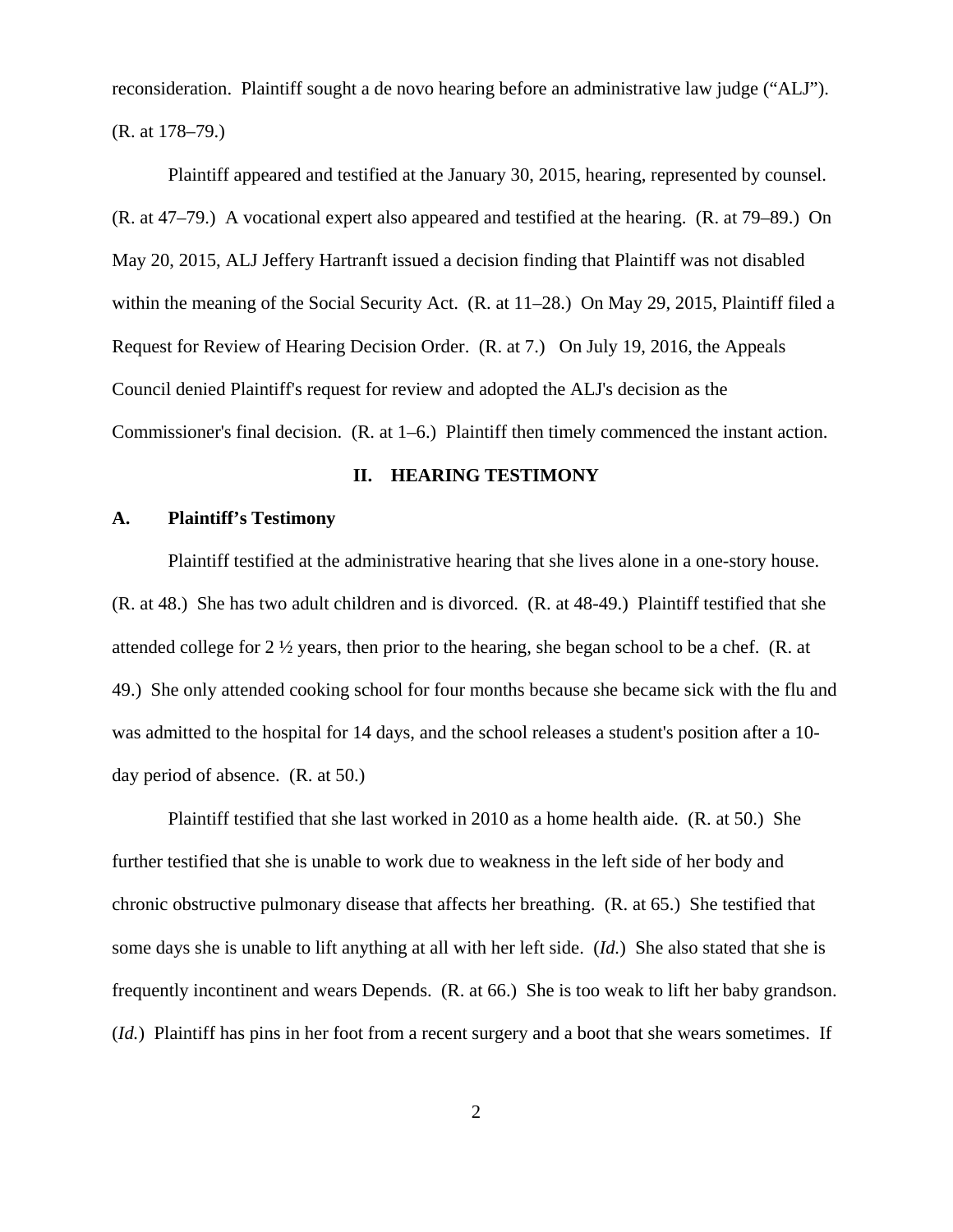she stands for a long time, her feet swell and she cannot put on shoes. (*Id.*)

 Plaintiff also testified to suffering from anxiety attacks due to feeling depressed about her physical health. (*Id.*) She testified that she has had shortness of breath since 2003. (R. at 67.) She testified she previously smoked cigars for about 15 years. (R. at 68.) Heat or cold, smoke in the air, perfume, and other respiratory irritants causes difficulty breathing. (R. at 69.) Plaintiff testified that she did stop smoking cigars in 2012, started again, and then she stopped smoking most recently four months prior to the hearing. (R. at 73–74.) Plaintiff admitted to going through a box of 25 small cigars in three days on average. (R. at 74.)

 Plaintiff testified she had no feeling in the two middle fingers of her left hand. (R. at 69– 70.) She has been told this is the result of spinal cord damage. (R. at 70.) She had surgery on the toes of her right foot in January 2014 and on the left foot in October 2014. If she stood for 45 minutes, her toes would start to throb and swell. (R. at 70–71.)

 When examined by her counsel, Plaintiff testified to having to stand for seven hours when she was in chef school in 2012 because they would not permit her to use a stool. (R. at 77.) Plaintiff testified that with her left hand, she is unable to button, pick up small things, or shuffle through papers. (*Id.*) She has to use her right hand for "everything." (R. at 77–78.) She has asked for a home health aide because she has difficulty doing household chores and dressing herself. (R. at 78.) She reported tendinitis in her shoulders that makes her unable to lift her hands over her head or brush the left side of her hair. (*Id.*) She has pain from the neck down to the low back, with some transient numbness in the right leg. (*Id.*) She uses a shower chair for bathing. (R. at 79.)

## **B. Vocational Expert Testimony**

The vocational expert testified at the administrative hearing that Plaintiff's past jobs

3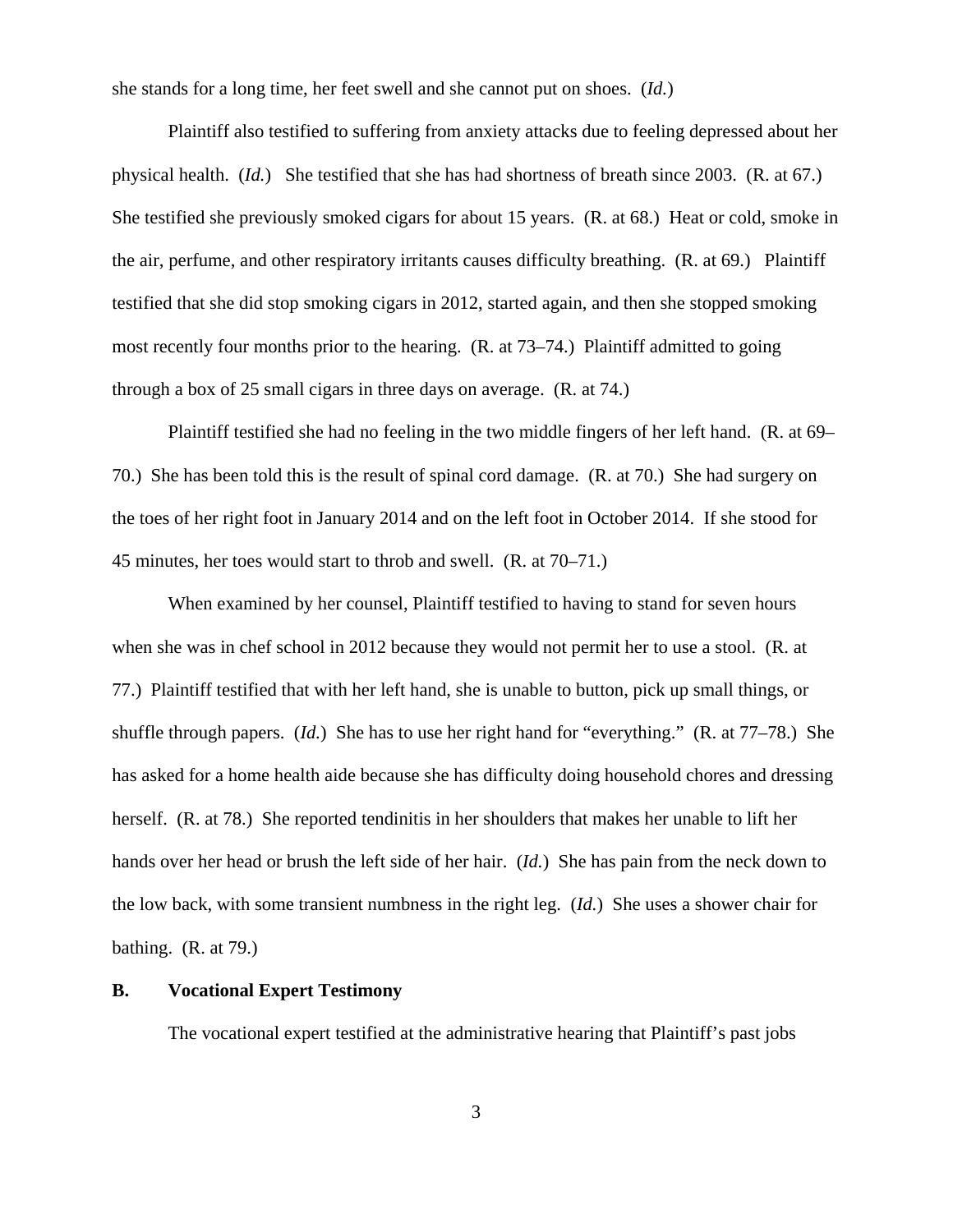include cook, a medium exertion, skilled job; home health aide, a medium exertion, semi-skilled position; hostess and security guard, both light, semi-skilled positions; and group home attendant, a medium, semi-skilled position. (R. at 80-81.)

 The ALJ proposed a series of hypotheticals regarding Plaintiff's residual functional capacity ("RFC") to the vocational expert. (R. at 81-84.) Based on Plaintiff's age, education, and work experience and the RFC ultimately determined by the ALJ, the vocational expert testified that Plaintiff could perform approximately 474,000 unskilled, light and sedentary exertional jobs in the national economy such as an order clerk, retail marker, and inspector. (R. at 85-86.)

 The vocational expert also testified that if the hypothetical individual had additional manipulative limitations, she would be able to perform the order clerk position. (R. at 88.) The vocational expert further testified that the job of order clerk could be performed even with a restriction of no interaction with the general public, though the numbers were reduced. (*Id.*)

#### **III. MEDICAL RECORDS**

### **A. Physical Impairments**

## **1. Grant Medical Center**

 The record shows Plaintiff presented to the emergency room reporting breathing problems three times in 2008 (R. at 739–810), six times in 2009 (R. at 813–892), and four times in 2010. (R. at 893–946.)

 In February 2011, Plaintiff presented to the emergency room for shortness of breath. She reported that she had been out of Albuterol for the last week and reported a slight cough that was occasionally productive. She admitted to smoking tobacco, and occasional marijuana use. (R. at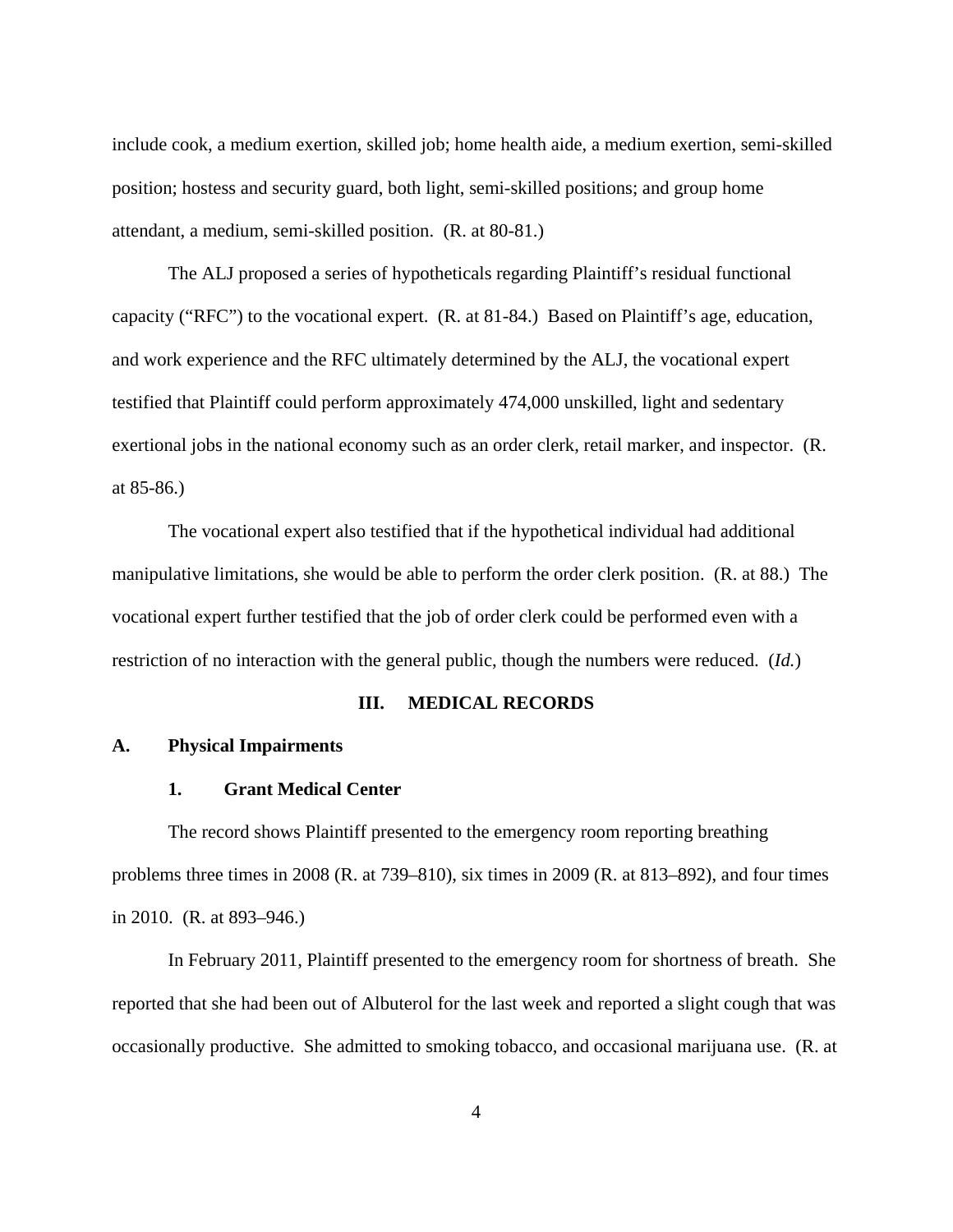332.) On examination, she had scattered wheezing in the lungs and minimal coughing. She had 5/5 muscle strength in all extremities. Plaintiff was treated with Albuterol and Toradol. (R. at 333.)

 Plaintiff went to the emergency room for shortness of breath in October 2011, and on three occasions in December 2011. (R. at 342-418.) She indicated that she could not afford to see her primary care physician. (R. at 356, 370.) The emergency room physicians noted she had been noncompliant with her medications and continued to smoke. (R. at 370, 385, 396.)

 In April 2012, Plaintiff was treated in the emergency room for shortness of breath. Diffuse bilateral wheezes were noted. (R. at 440–41.) In June 2012, Plaintiff went to the emergency room for an asthma attack. Her breathing was labored and dense wheezing was found bilaterally with diminished breath sounds. (R. at 470–71.) In November 2012, Plaintiff presented to the emergency room for asthma and shoulder pain, reporting that a U-Haul door fell on her right shoulder. Her x-ray was normal. On examination, she exhibited bilateral expiratory wheezes. Plaintiff was diagnosed with asthma exacerbation. (R. at 505–06.) In December 2012, Plaintiff went to the emergency room twice for asthma and dyspnea. (R. at 536-37, 553–54.) Her lungs had inspiratory wheezes with expiratory rhonchi throughout. (R. at 554.)

 When seen in May 2013, Plaintiff complained of chest pain. On examination, her lungs were clear to auscultation, heart was regular rate and rhythm, and there was no edema in her extremities. (R. at 595.) She was admitted to rule out any cardiac issues and was found to be acceptable for discharge. (R. at 619-20.)

5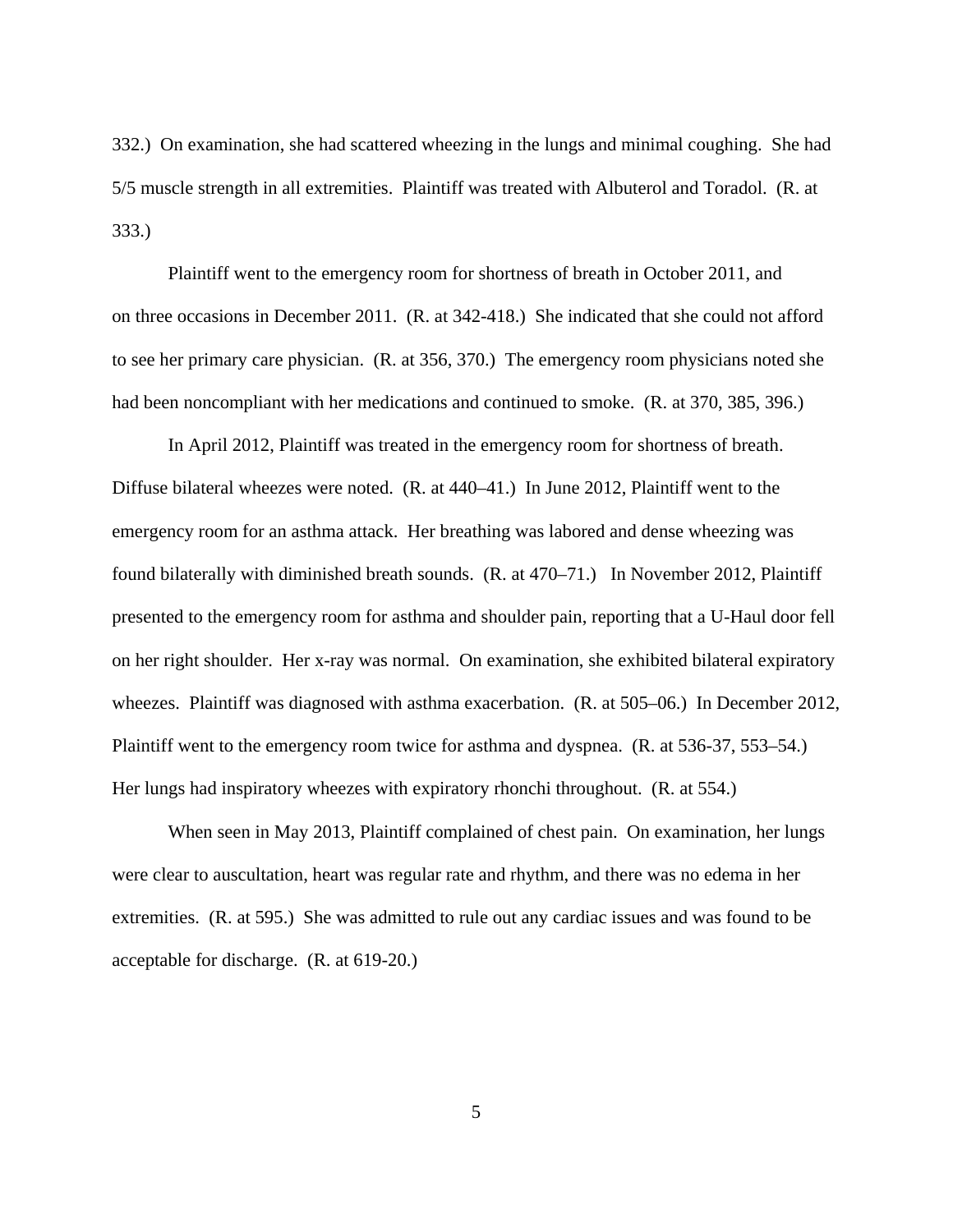## **2. John E. Ratliff, M.D.**

 The record contains clinical notes from John E. Ratliff, D.O., a primary care physician, showing treatment from December 2012 through May 2013. (R. at 571–80, 628–42.) In February 2013, Plaintiff complained of lower back pain, right shoulder pain, and difficulty lifting her arm. On examination her BMI was recorded at 33, with a height of 64" and weight at 199 pounds. Her blood pressure was measured at140/90. She was tender to palpation of her right shoulder and lower back. Plaintiff was assessed with COPD (Bronchitis-Emphysema), chronic lower back pain, GERD and cephalgia. (R. at 572–73.)

 When seen in May 2013, Plaintiff complained of chest pain. On examination, Plaintiff reported joint pain and stiffness in her extremities. Her lower back was tender. (R. at 629–30.)

 A cervical spine MRI taken in November 2013 showed severe spinal stenosis at C5-6, moderately severe stenosis at C6-7, and some narrowing at C7-T1. There was severe cord compression at C5-6 and moderate narrowing at C4-5 and at C6-7. (R. at 662–63.) The MRI of her thoracic spine was normal. (R. at 664.)

## **3. The Breathing Association Lung Health Clinic ("Breathing Association")**

Plaintiff consulted with the Breathing Association in February 2012. She reported suffering from shortness of breath, coughing, wheezing, and nocturnal dyspnea over the past several months. She said she was a long-term smoker who lived with a house full of smokers. She was seen at the Mount Caramel medical bus and referred for assistance with her medications. (R. at 654.) Plaintiff had a normal gait and station and no wheezing or use of accessory muscles in the respiratory examination. (R. at 655.) Spirometry showed a forced vital capacity (FVC) measured at 1.91, which was 53% of Plaintiff's predicted volume. Her forced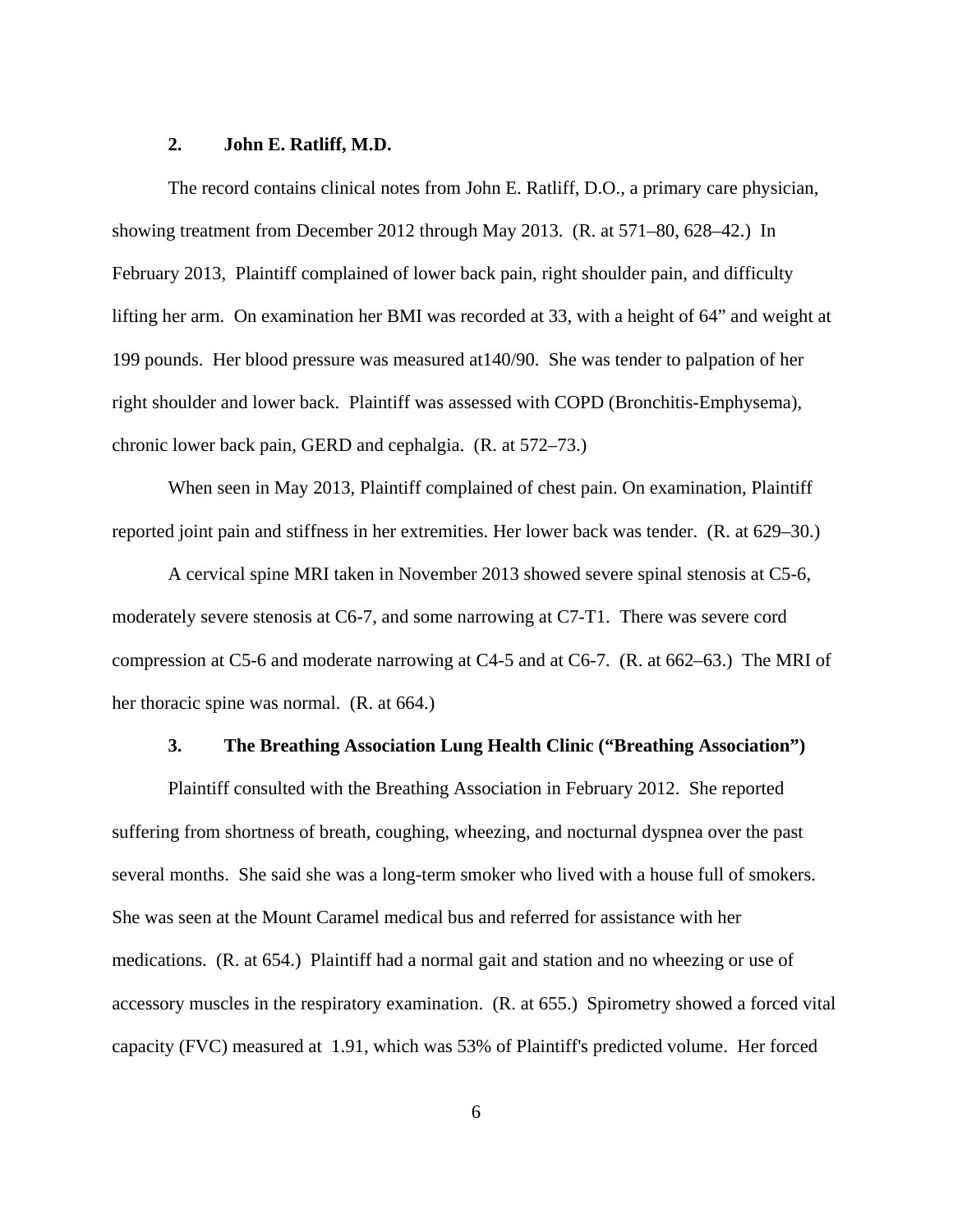expiratory volume at one second (FEV1) was measured at 1.31, or 46% of the predicted volume. (R. at 653.) Plaintiff was diagnosed with chronic obstructive bronchitis without an exacerbation and given prescriptions for medications and a free nebulizer. (R. at 656.) She was also referred to no-cost primary care and women's health, vision, dental, and pharmacy services. (R. at 657.)

In July 2013, Plaintiff followed up with the Breathing Association for evaluation. She reported that she still occasionally smoked. (R. at 649.) Plaintiff had a normal gait and station and slight left-sided wheezes. (R. at 650.) Spirometry showed a FVC of 2.22 which was 62% of Plaintiff's predicted volume. Her FEV1 was measured at 1.74, or 61 % of the predicted volume. (R. at 653.) Plaintiff's diagnosis remained chronic obstructive bronchitis without an exacerbation. (R. at 651.) She was given prescriptions for medications and also referred again to no cost primary care and women's health, vision, dental, and pharmacy services. (R. at 652.)

 Plaintiff returned in September 2013 and January, May, and September 2014. In 2014, she reported that she was a daily smoker. She complained of shortness of breath, productive cough, and wheezing. Plaintiff had a normal gait and station, and no wheezes, rales, or rhonchi. She was given prescriptions for medications and also referred to no-cost primary care and women's health, vision, dental, and pharmacy services. On all occasions, she received counseling on tobacco cessation. (R. at 712–35.) Spirometry results during this period showed FVC of 53% to 72% of the predicted volume and FEV1/FVC of 76-97 of the predicted volume. (R. 736–38.)

### **4. Ohio Health Neurological Physicians**

 Michael Meagher, M.D., a consulting neurologist, evaluated Plaintiff on March 4, 2014. Dr. Meagher noted that Plaintiff had long-standing numbness and tingling in her arms, chronic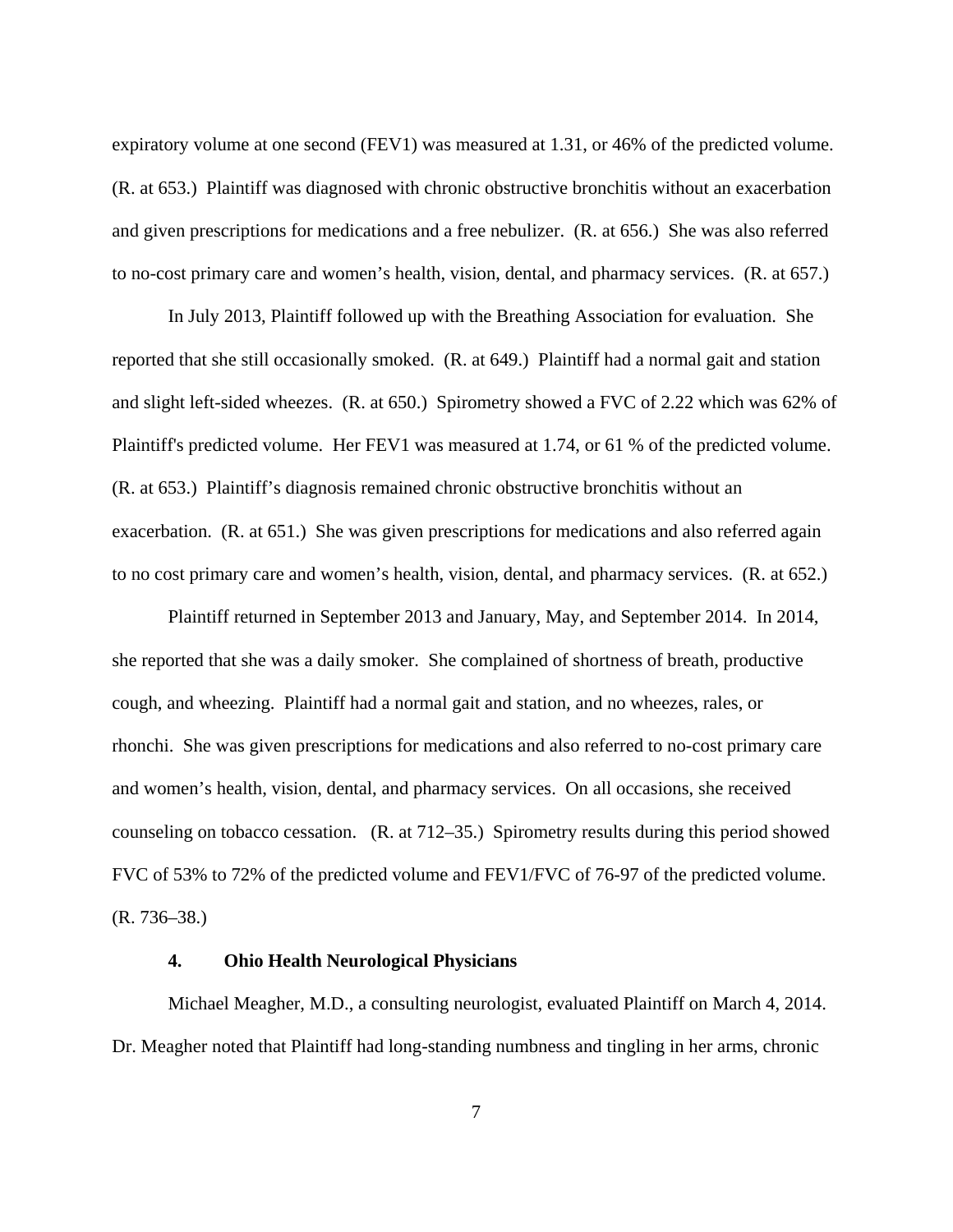COPD and asthma. On examination, Dr. Meagher found "fairly profound weakness" in her lefthand muscles, and sensory loss in her left hand compared to the right. He believed that the C5- C6 cord compression was causing Plaintiff's symptoms and referred her to a spine surgeon in his practice. (R. at 684-85.)

 An MRI of the lumbar spine showed a small central disc protrusion at L5-S1 and a shallow disc bulge at L3-L4 with mild congenital spinal canal stenosis. (R. at 686-87.)

 Plaintiff underwent a C5-C6, C6-C7, C7-T1 anterior cervical microdiskectomy and fusion on March 20, 2014 with Brian Seaman, D.O. (R. at 688-90.) In June 2014, Dr. Seaman reported that Plaintiff was doing quite well with improvement of her radiculopathy and myelopathy. At that time, she had some shoulder discomfort and aches and pains, but her x-rays and fusion looked great. She was using a bone stimulator and no longer needed to wear a cervical collar. She was doing quite well in physical therapy. He concluded that he was "happy with her progress to date." (R. at 693.)

 In July 2014, Plaintiff had improved grip strength and range of motion bilaterally. (R. at 1228-30.) In September 2014, Plaintiff reported minimal neck pain and had improved strength in her left hand. She was happy with her progress and had returned to normal activities. (R. at 1263.)

 In January 2015, Dr. Seaman reported that Plaintiff had done well following her cervical spine surgery. At that time, she complained of pain in her low back, paresthesias in her lower extremities, and urinary incontinence. She described an inability to sense her bladder and stated she has to rush to the bathroom or else she will have an accident. Dr. Seaman indicated that this has been an ongoing issue for her, in conjunction with the paresthesias in the right lower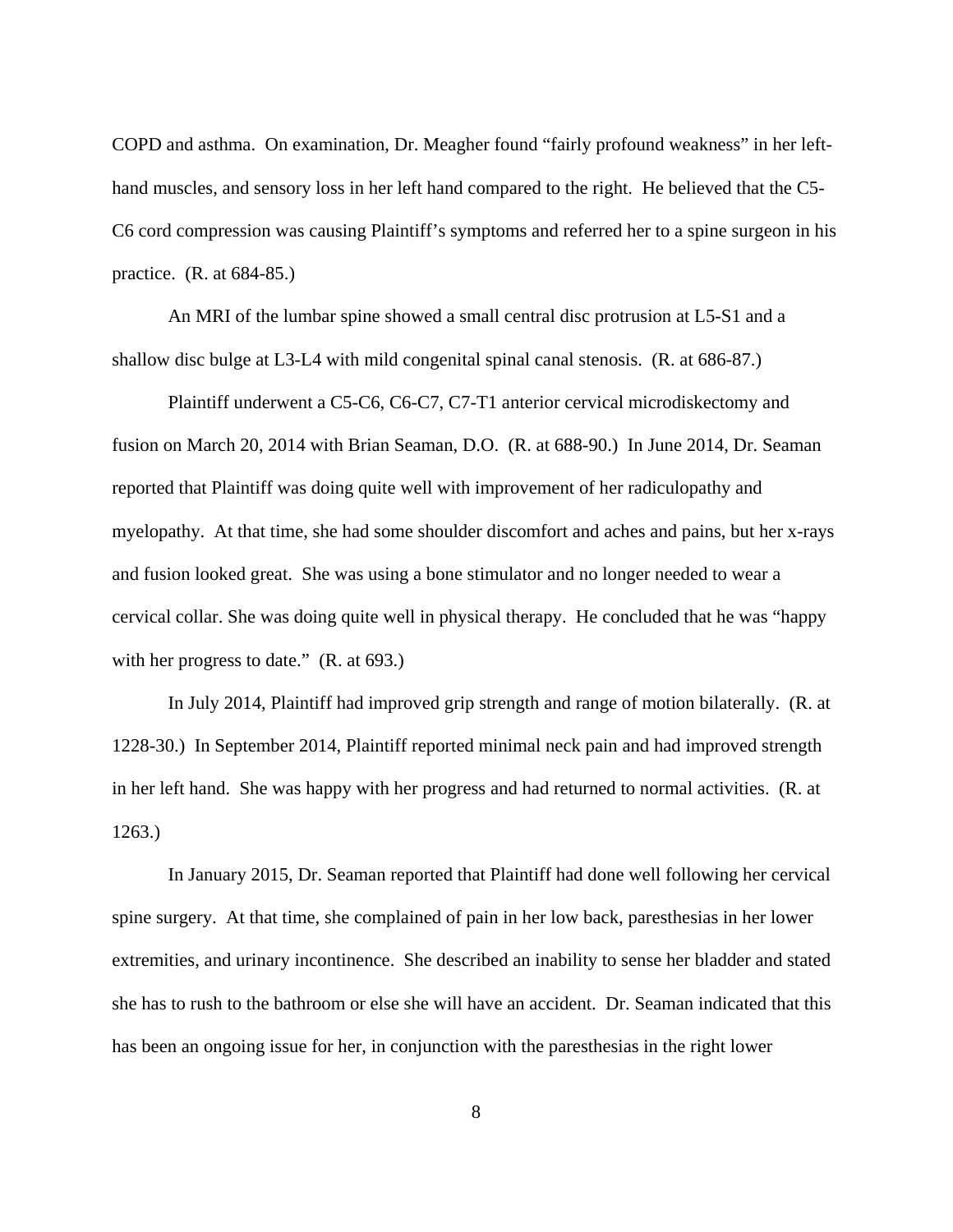extremity and intermittently in the left lower extremity. Dr. Seaman was concerned that her epidural lipomatosis and lumbar stenosis might be playing a role. He referred Plaintiff to a urologist. (R. at 1259-60.)

## **5. State Agency Evaluation**

 On May 24, 2013, Maria Congbalay, M.D., a state agency physician, reviewed the record and assessed Plaintiff's physical functioning capacity. (R. at 93–102.) Dr. Congbalay opined that Plaintiff could lift and/or carry twenty pounds occasionally and ten pounds frequently; stand and/or walk about six hours in a workday; and sit for about six hours in a workday. (R. at 100.) Dr. Congbalay found that Plaintiff was limited in push and/or pull in her left upper extremity. (*Id.*) Dr. Congbalay also found that Plaintiff had manipulative limitations, including occasional handling and fingering with the left upper extremity due to weakness and decreased grasp and manipulation. (R. at 101.) According to Dr. Congbalay, Plaintiff could occasionally crawl, but never climb ladders, ropes, or scaffolds. (R. at 101.) Dr. Congbalay also found Plaintiff would need environmental limitations due to her COPD. (R. at 102.) Dr. Congbalay assigned great weight to the opinion of Robert Whitehead, M.D., who performed a physical consultative examination in April 2013 and reported that plaintiff had a loss of grip strength and decreased sensation in the left hand. (R. at 100.)

 Gary Hinzman, M.D., reviewed Plaintiff's records upon reconsideration on September 2013 and confirmed Dr. Congbalay's assessment. (R. at 128-33.)

## **B. Mental Impairments**

### **1. Stephen Meyer, Ph.D.**

 Dr. Meyer examined Plaintiff on behalf of the state agency on April 1, 2013. (R. at 581- 86.) Plaintiff reported that she was applying for disability because of COPD, asthma, and panic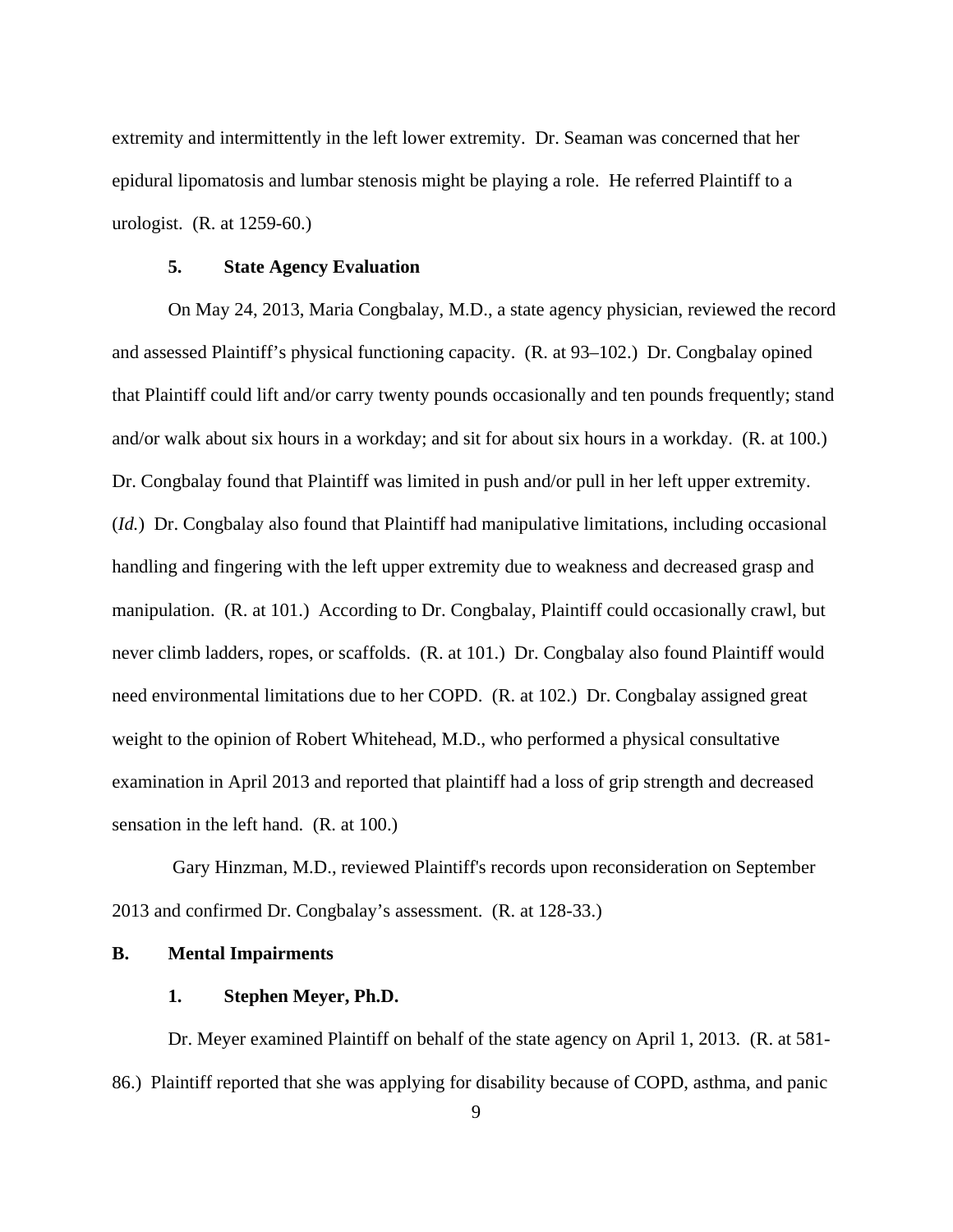attacks. (R. at 581.) She further indicated that she did not have a history of psychiatric hospitalizations, but received mental health counseling following her divorce in 1997. When discussing her work history, Plaintiff's longest period of employment was six years for the same company, and she denied any difficulties getting along with coworkers or supervisors, or in following instructions on previous jobs. She said she could not work because of her physical problems. (R. at 582.)

 Plaintiff reported that she rises at six o'clock in the morning, cares for her pets, does household chores, has a breathing treatment, takes a walk, and watches television. Her grandchildren visited her occasionally. She does not go too far from home and usually doesn't visit others. She is involved with her church and helps feed people in the community. Her adult daughter and son check on her every day. She has a boyfriend whom she sees daily. She does the housework, cooking, and shopping, independently, although her pastor's wife occasionally takes her to the store or to doctors' appointments. (R. at 583.)

 Dr. Meyer found that Plaintiff was cooperative and talkative and that she related in a friendly, pleasant manner. Her facial expressions varied from normal to exaggerated, and she used frequent hand gestures. She said she does not go too far from home because she worries about having a panic attack in public. Dr. Meyer noted that at times during this evaluation, Plaintiff was dramatic and worked herself up with gasping breaths. She reported a history of anxiety and panic symptoms, but did not manifest any obvious signs of anxiety. Plaintiff described her panic attacks as difficulty breathing and pain in her lungs (R. at 583-84.)

 Dr. Meyer assessed Plaintiff with a depressive disorder NOS and an anxiety disorder NOS. (R. at 584-85.) He opined that Plaintiff had no difficulty understanding simple or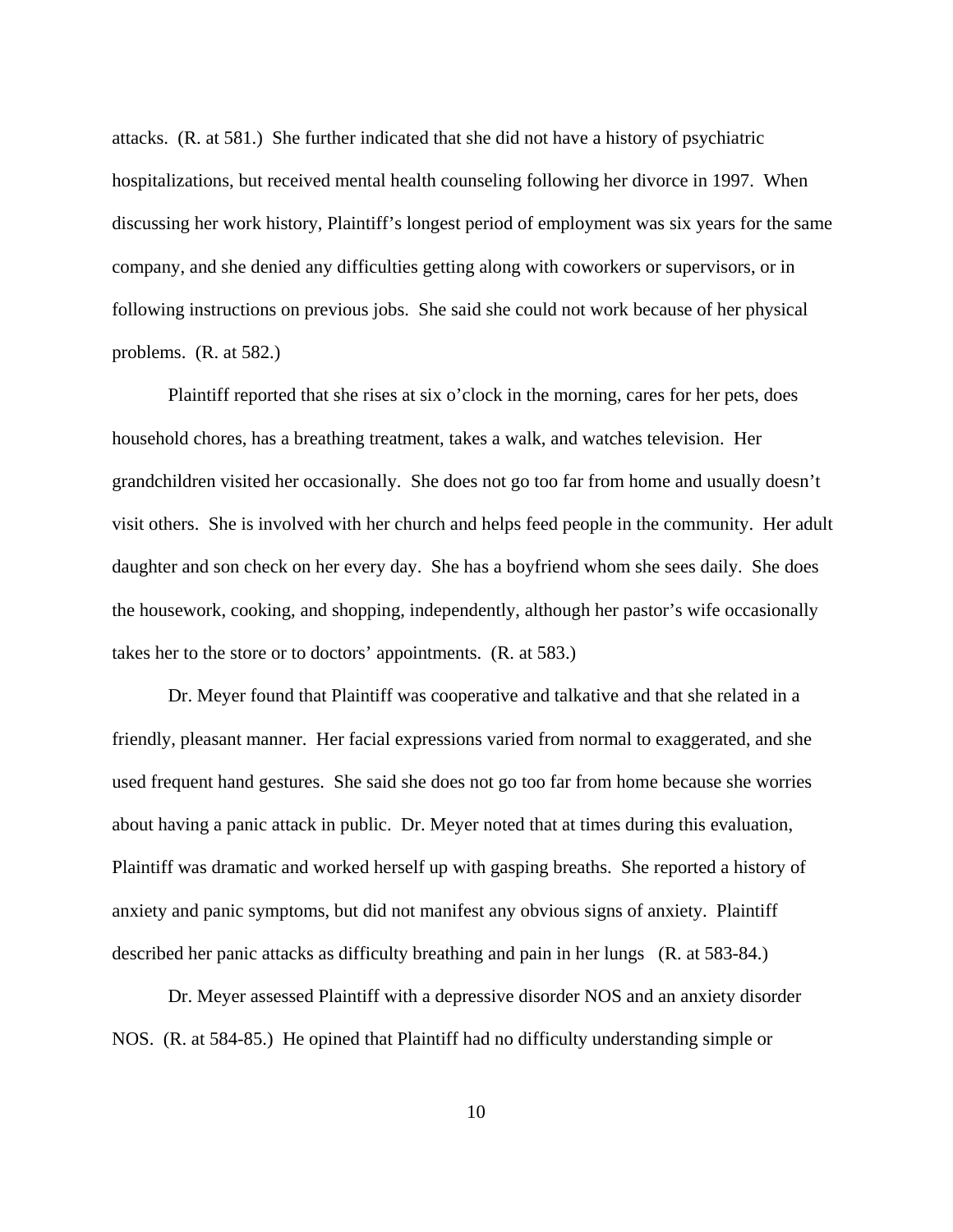moderately complex instructions. He noted she was able to read and write, attended college for two years, had a good work history, and denied having any problems following instructions at her prior jobs. He noted her cognitive abilities appeared commensurate with her educational background. He opined that she had the cognitive capacity to understand, remember, and carry out simple and complex instructions and would be expected to be able to perform simple and complex routine work within her physical restrictions. Dr. Meyer also found that Plaintiff displayed no evidence of concentration, persistence, or pace problems based on her performance on the mental status examination. He noted that she was able to maintain attention to complete the interview and was functional in her activities of daily living. He believed that she would be expected to be able to perform adequately in a work setting without strict production requirements. With regard to her social functioning, he noted that historically, Plaintiff had not had any problems getting along with people, although she reported some social avoidance. She had not had any conflicts or misconduct within the work environment. He noted she was friendly, talkative, and cooperative during the assessment. He discussed that Plaintiff used many hand gestures during the interview and was somewhat dramatic at times. He noted that Plaintiff was somewhat restricted socially, but did socialize regularly with her family and others. He opined that Plaintiff would be expected to be able to perform in a low social setting, with intermittent/occasional interactions with coworkers and supervisors. (R. at 585.) In discussing her ability to respond appropriately to work pressures, Dr. Meyer opined that Plaintiff would be able to perform in a lower stress work setting, with assistance if needed at times of change in routine. (R. at 586.)

### **2. State agency review**

In April 2013, Aracelis Rivera, Psy.D., a state-agency psychologist, reviewed the medical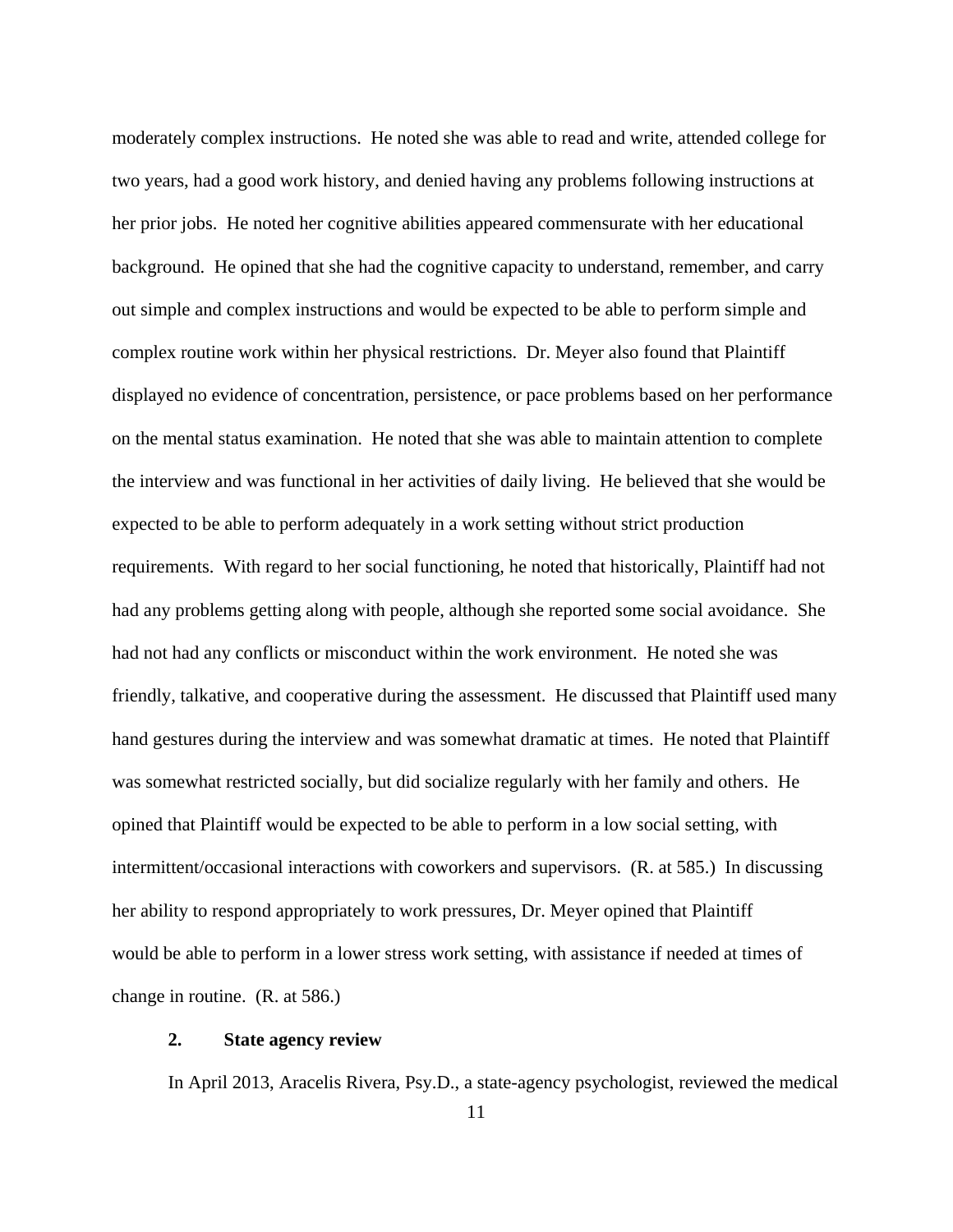record and assessed Plaintiff's mental condition. (R. at 93-72.) Dr. Rivera based his evaluation on the medically determinable impairments of an affective disorder and anxiety disorder. (R. at 98.) Dr. Rivera concluded that Plaintiff had mild restrictions of activities of daily living; moderate difficulties in maintaining social functioning and in maintaining concentration, persistence, or pace; and no episodes of decompensation. (*Id.*) Dr. Rivera also found that the evidence did not establish the presence of the "Part C" criteria. (R. at 99.) Dr. Rivera also determined that there was no psychological evidence in the file prior to the April 2013 psychological consultative examination. (*Id.*) Dr. Rivera noted that Plaintiff's allegations were credible. (*Id.*) Dr. Rivera found that Plaintiff was moderately limited in the following areas: the ability to interact appropriately with the general public, the ability to accept instructions and respond appropriately to criticism with supervisors, the ability to get along with coworkers or peers without distracting them or exhibiting behavioral extremes, and the ability to respond appropriately to changes in the work setting. (R. at 103.) He observed that Dr. Meyer's opinion was consistent with the objective evidence. (R. at 100.) Dr. Rivera concluded that Plaintiff is limited to superficial social interactions and is capable of adapting to a low stress work setting. (R. at 103.)

 In September 2013, Cynthia Waggoner, Psy.D. a state-agency psychologist, reviewed the mental health evidence upon reconsideration and affirmed Dr. Rivera's assessment. (R. at 123- 35.)

#### **IV. THE ADMINISTRATIVE DECISION**

 On June 18, 2015, the ALJ issued his decision. (R. at 11–28.) Plaintiff met the insured status requirements through June 30, 2015. At step one of the sequential evaluation process required under 20 C.F.R. § 416.920(a)(4), the ALJ found that Plaintiff had not engaged in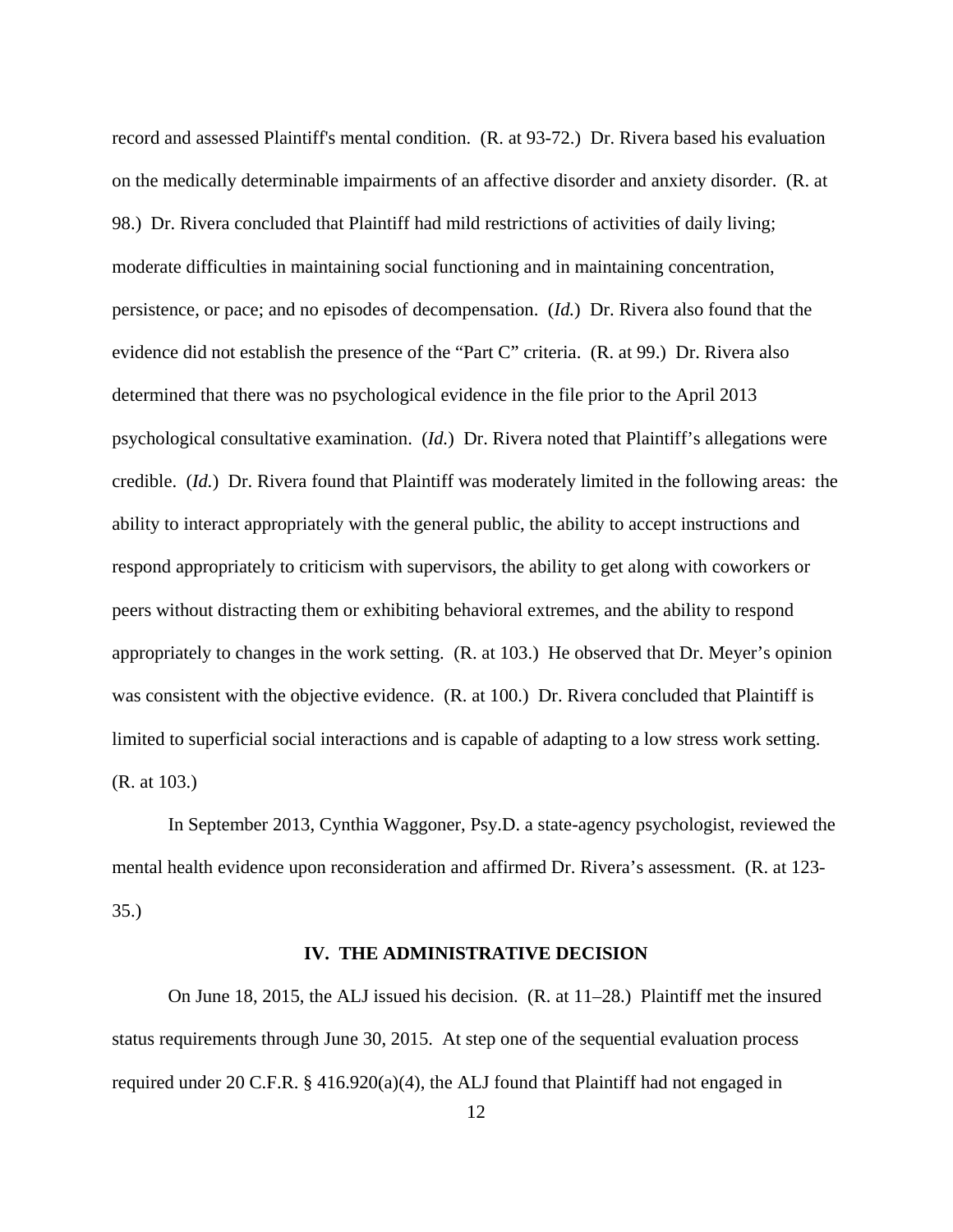substantially gainful activity since December 31, 2005, the alleged onset date. (R. at 13.) At step two, the ALJ found that Plaintiff had the severe impairments of chronic obstructive pulmonary disease, cervical degenerative disc disease with radiculopathy and weakness in the non-dominant left upper extremity, depressive disorder, anxiety disorder, and bunions. (R. at 14.) The ALJ determined that Plaintiff's migraine headaches, hypertension, incontinence and degenerative disc disease were non-severe impairments. (R. at 14–15.) At step three, the ALJ found that Plaintiff did not have an impairment or combination of impairments that met or medically equaled one of the listed impairments described in 20 C.F.R. Part 404, Subpart P, Appendix 1. (R. at 15.) At step four of the sequential process, the ALJ set forth Plaintiff's RFC as follows:

After careful consideration of the entire record, the [ALJ] finds that the claimant has the residual functional capacity to perform light work as defined in 20 CFR 404.1567(b) and 416.967(b) except that she can occasionally push and pull with her non-dominant left upper extremity. She can frequently handle and finger with both upper extremities. She should avoid more than moderate exposure to irritants such as fumes, dust and gasses and work in environments with only moderate exposure to poorly ventilated areas. The claimant is able to perform low stress jobs, defined as work requiring only occasional decision-making and with no more than occasional changes in the work setting. She can do work requiring no contact with the general public and only occasional contact with coworkers and supervisors.

(R. at 17–18.) In reaching this determination, the ALJ assigned "great weight" to Dr. Meyer's opinion and found that Dr. Meyer's opinion is consistent with medical evidence showing few limitations in function due to mental impairments. (R. at 25.) In assessing Plaintiff's manipulative limitations, the ALJ afforded only some weight to the consultative opinion of Dr. Whitehead because it reflected Plaintiff's condition prior to her cervical spine surgery. (R. at 21.)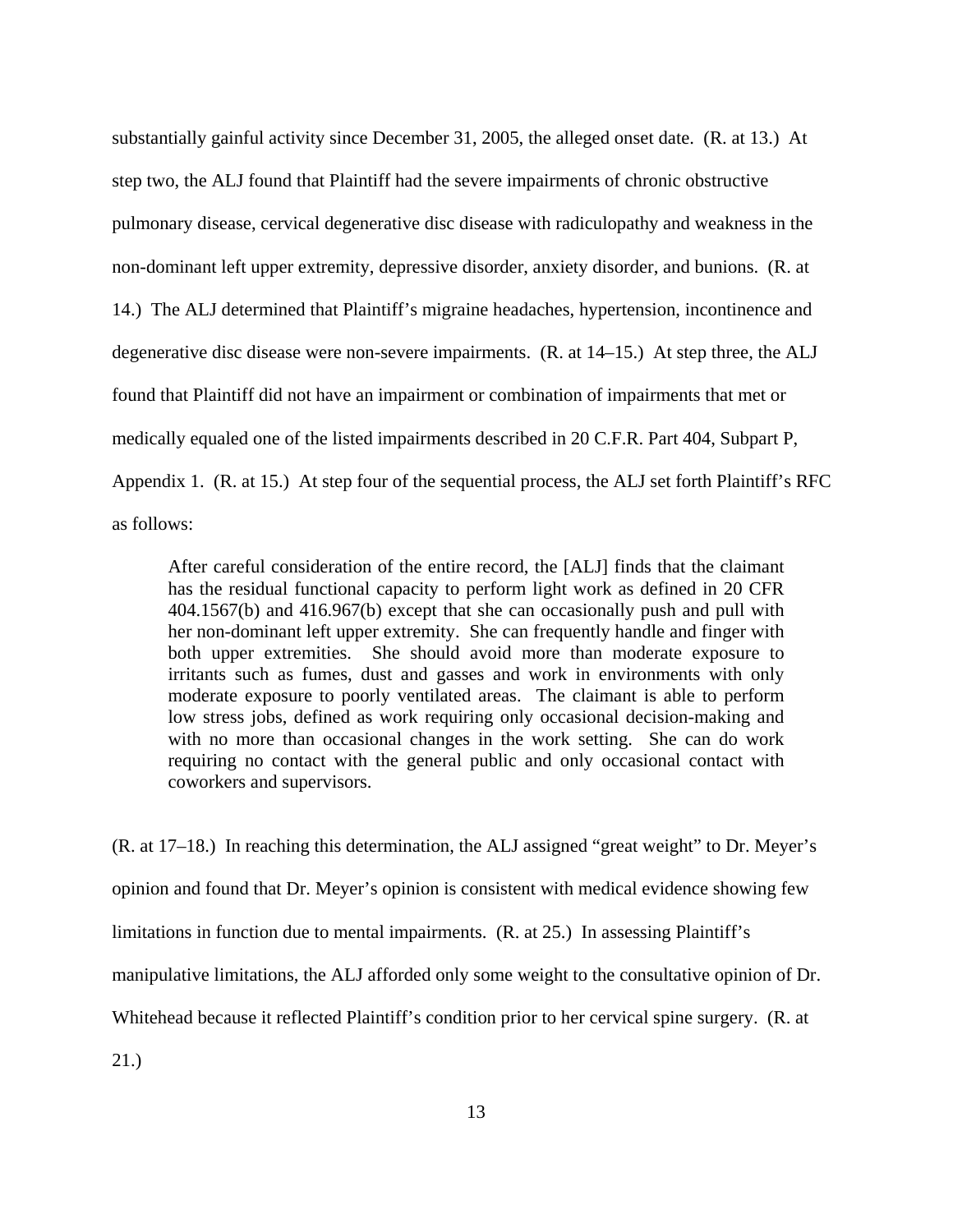Relying on the vocational expert's testimony, the ALJ concluded that Plaintiff can perform jobs that exist in significant numbers in the national economy and that Plaintiff was not disabled under the Social Security Act. (R. at 26-27.)

## **VII. STANDARD OF REVIEW**

When reviewing a case under the Social Security Act, the Court "must affirm the Commissioner's decision if it 'is supported by substantial evidence and was made pursuant to proper legal standards.'" *Rabbers v. Comm'r of Soc. Sec.*, 582 F.3d 647, 651 (6th Cir. at 2009) (quoting *Rogers v. Comm'r of Soc. Sec.*, 486 F.3d 234, 241 (6th Cir. at 2007)); *see also* 42 U.S.C. § 405(g) ("[t]he findings of the Commissioner of Social Security as to any fact, if supported by substantial evidence, shall be conclusive . . . ."). Under this standard, "substantial evidence is defined as 'more than a scintilla of evidence but less than a preponderance; it is such relevant evidence as a reasonable mind might accept as adequate to support a conclusion.'" *Rogers*, 486 F.3d at 241 (quoting *Cutlip v. Sec'y of Health & Human Servs.*, 25 F.3d 284, 286 (6th Cir. 1994)).

 Although the substantial evidence standard is deferential, it is not trivial. The Court must "'take into account whatever in the record fairly detracts from [the] weight'" of the Commissioner's decision. *TNS, Inc. v. NLRB*, 296 F.3d 384, 395 (6th Cir. 2002) (quoting *Universal Camera Corp. v. NLRB*, 340 U.S. 474, 487 (1951)). Nevertheless, "if substantial evidence supports the ALJ's decision, this Court defers to that finding 'even if there is substantial evidence in the record that would have supported an opposite conclusion.'" *Blakley v. Comm'r of Soc. Sec.*, 581 F.3d 399, 406 (quoting *Key v. Callahan*, 109 F.3d 270, 273 (6th Cir.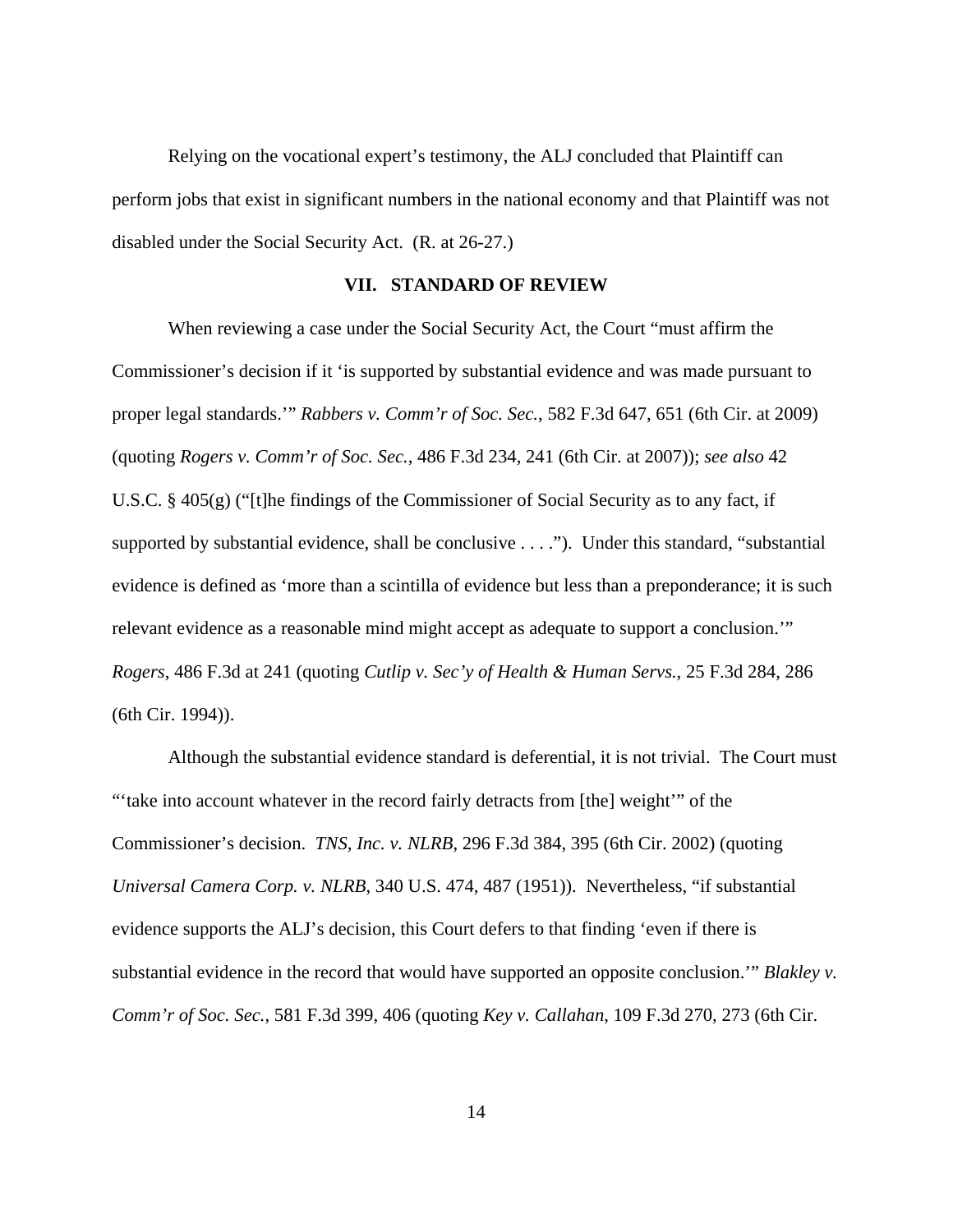1997)). Finally, even if the ALJ's decision meets the substantial evidence standard, "'a decision of the Commissioner will not be upheld where the SSA fails to follow its own regulations and where that error prejudices a claimant on the merits or deprives the claimant of a substantial right.'" *Rabbers*, 582 F.3d at 651 (quoting *Bowen v. Comm'r of Soc. Sec.*, 478 F.3d 742, 746 (6th Cir. 2007)).

## **VIII. ANALYSIS**

 Plaintiff puts forward three assignments of error. Plaintiff first contends that the ALJ erred by failing to weigh the opinions of the state agency medical consultants. (ECF No. 9 at 6.) Plaintiff also argues that the ALJ erred by accepting the opinions of consulting examiner Stephen Meyer, Ph.D., but then failing to adopt all of his opined limitations without explanation. (*Id*. at 9.) Finally, Plaintiff contends that the ALJ failed to properly account for all of Plaintiff's limitations in his RFC formulation. (*Id*. at 10.)

### **A. The ALJ Properly Weighed State Agency Physician Opinion Evidence**

 In her first assignment of error, Plaintiff argues that the ALJ erred by failing to weigh the state agency experts' findings, which were more restrictive with respect to Plaintiff's limitations than the ALJ's findings. (*Id*. at 6.) Specifically, Plaintiff maintains that it was error not to credit State agency doctors' opinions "that beginning in January 2013, plaintiff was limited to . . . only occasional handling and fingering with the left upper extremity due to weakness and decreased grasp and manipulation. . . . [and] superficial social interactions and to work in a low stress work setting. (*Id*. at 7 (internal emphasis omitted).) In contrast, Plaintiff notes, the ALJ's RFC determination limited Plaintiff to frequent handling and fingering. *Id.* at 8. In support of giving the state agency opinions great weight, Plaintiff cites the April 2013 report of Dr. Whitehead,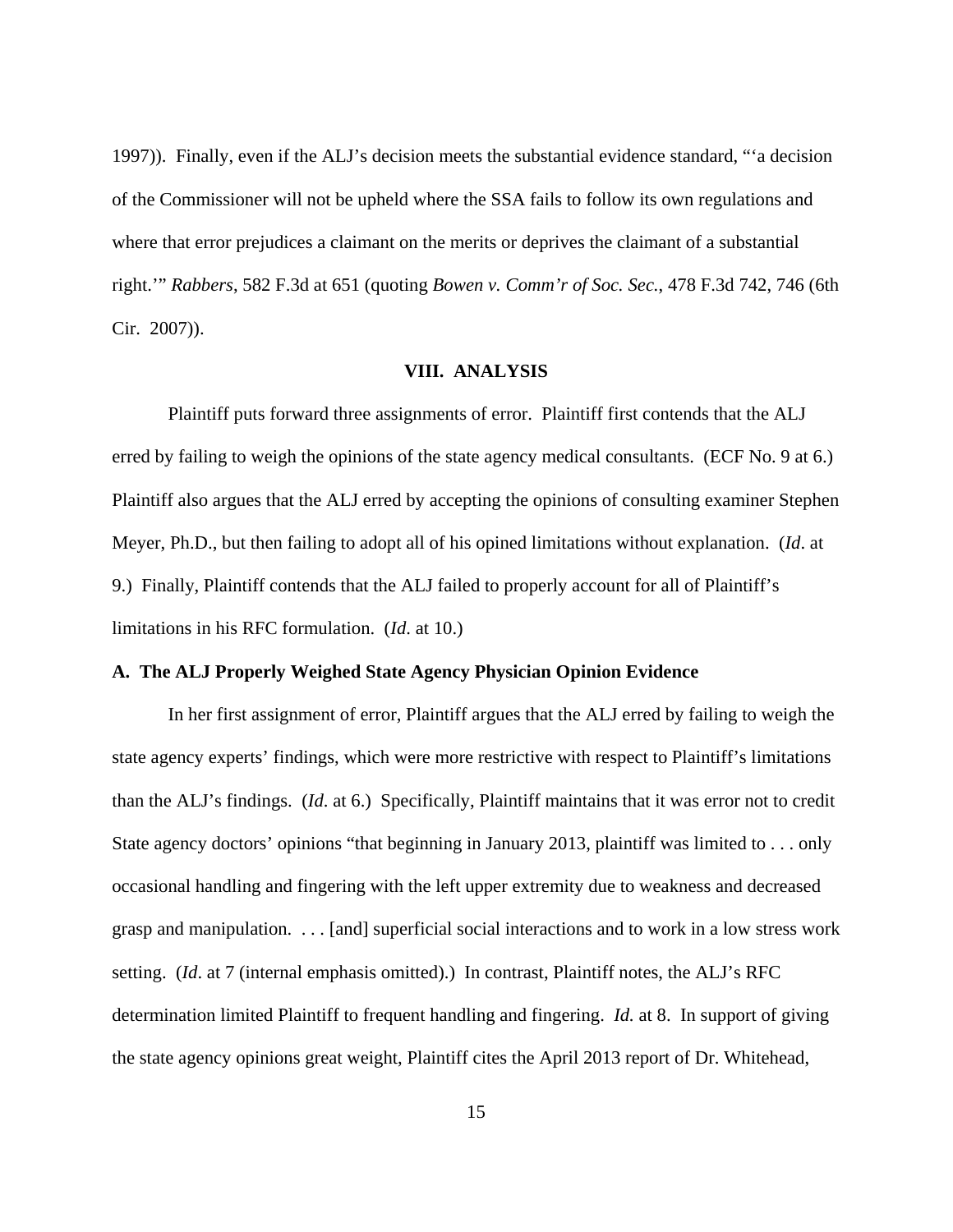which stated that Plaintiff's consultative examination "revealed loss of intrinsic strength and decreased grip strength, a loss of motion in the wrist with extension as well as with adduction and abduction. Sensation was decreased in the hand on the third, fourth and fifth digits." (*Id*.)

 The regulations state that the ALJ, regardless of a medical opinion's source, will evaluate the opinion based on the following factors: whether there was an examining relationship, whether the opinion was made by a treating source, the length of the treating relationship, the supportability of the opinion's conclusions, the consistency of the opinion with the record as a whole, any specialization of the opinion source, and other factors raised by Plaintiff. 20 C.F.R. § 404.1527(c). The ALJ may give the opinions of non-examining state agency doctors weight "only insofar as they are supported by evidence in the case record." SSR 96-6p. The ALJ is specifically directed to consider whether the state agency doctors' opinions are supported by "evidence received at the administrative law judge . . . level[ ] that was not before the state agency." (*Id*.) Where an ALJ's opinion satisfies the goal of § 404.1527(c) and is otherwise supported by substantial evidence, the failure to explicitly provide the weight assigned is harmless. *See, e.g.*, *Pasco v. Comm'r of Soc. Sec.,* 137 F. App'x 828, 839 (6th Cir. 2005) (harmless error where the ALJ failed to mention or weigh the report of consultative neurologist who only evaluated plaintiff once and was not a treating source); *Dykes v. Barnhart*, 112 F. App'x 463, 467–69 (6th Cir. 2004) (failure to discuss or weigh opinion of consultative examiner was harmless error).

 Plaintiff correctly notes that the ALJ did not specifically assign a weight to the opinions of the state agency doctors. However, the state agency doctors both listed Dr. Whitehead's April 2013 examination as the source of evidence for their opinions of Plaintiff's left-hand physical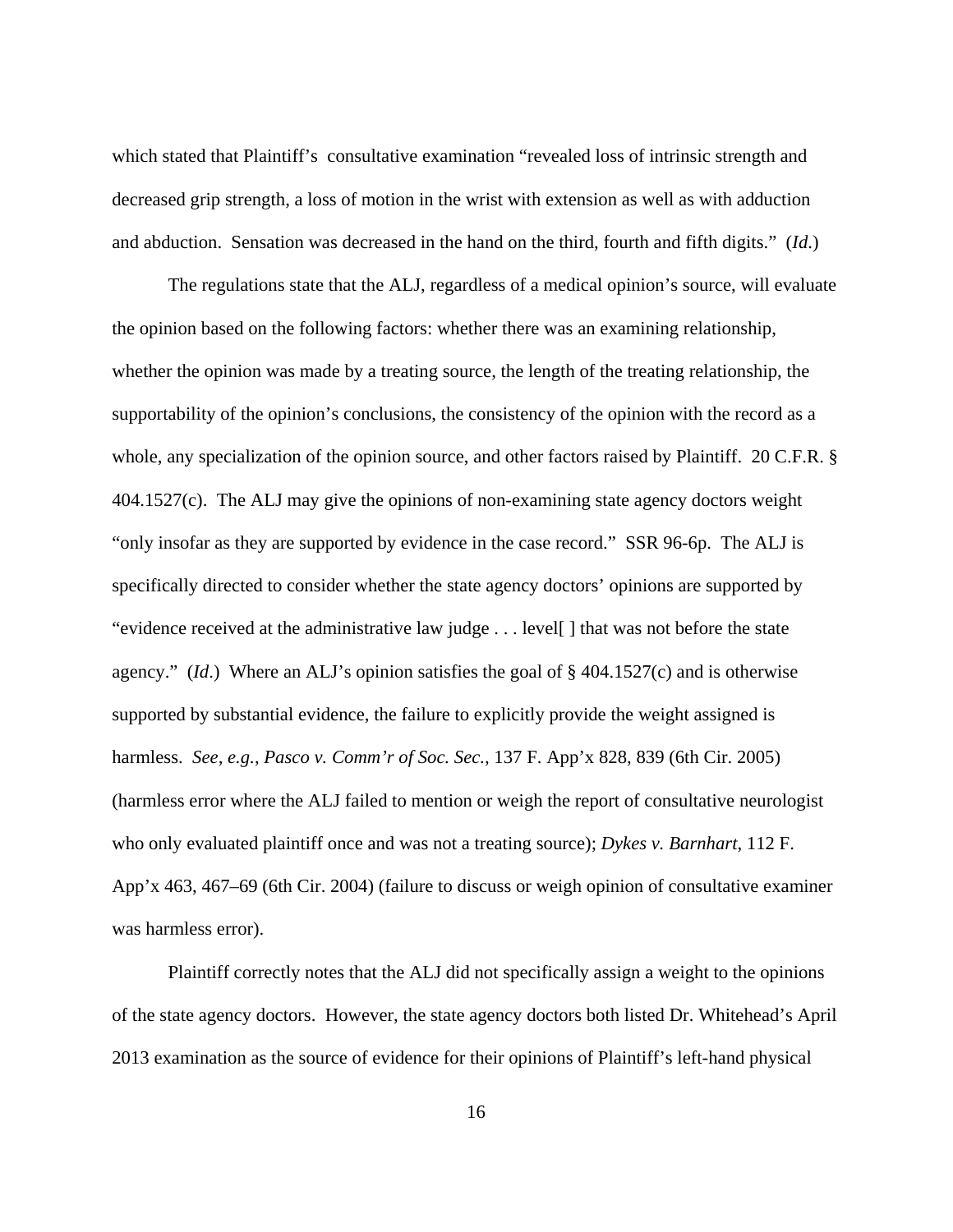restrictions. (R. at 100, 131.) Although the ALJ was not required to give "good reasons" for the weight given to non-treating source opinions such as those of Dr. Whitehead, *see Smith v. Comm'r of Soc. Sec.*, 482 F.3d 873, 876 (6th Cir. 2007), here the ALJ did give good reasons for giving only some weight to Dr. Whitehead's opinion. (R. at 21.) The ALJ stated that because Dr. Whitehead's 2013 examination occurred prior to Plaintiff's cervical spinal surgery in March 2014, his opinion was accorded only "some weight, in so far [as it] reflects the claimant's condition prior to treatment of her cervical disc disease." (*Id*.) The ALJ also discussed postsurgery medical records which reported that Plaintiff did "quite well" after surgery, *see* Exhibit 26F; that in July 2014, plaintiff had improved grip strength and range of motion bilaterally, *see* Exhibit 54F; and that a September 2014 examination record noted that Plaintiff had improved strength in the left hand and had returned to normal activities, *see* Exhibit 56F. By giving Dr. Whitehead's opinion only some weight, the ALJ essentially assigned the same weight to the opinions of the state agency physicians insofar as they were based on the hand use restrictions opined by Dr. Whitehead. The ALJ properly applied the factors set forth in 20 C.F.R. § 404.1527(c) in considering the expert opinions and found them unsupported in light of the evidence of Plaintiff's post-surgery condition.

 The Court finds that the ALJ's weighing of Dr. Whitehead's opinion, and, by extension, the opinions of the state agency doctors, is supported by substantial evidence.

#### **B. Failure to Incorporate All of Dr. Meyer's Findings in the RFC**

 In her second assignment of error, Plaintiff argues that the ALJ erred in failing to incorporate a restriction in the RFC which reflected Dr. Meyer's findings that "plaintiff retained the ability to perform simple and complex routine work in a setting without strict production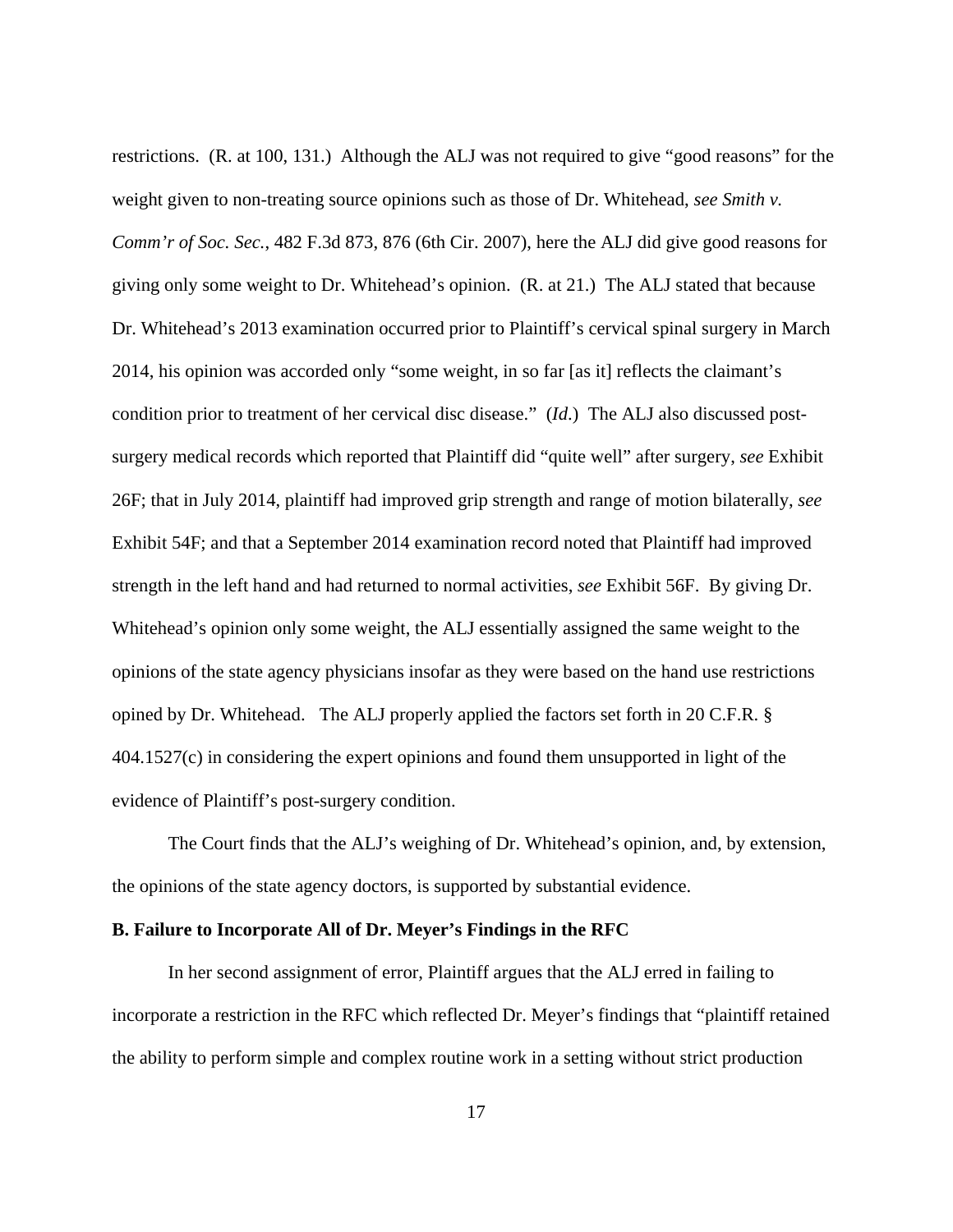requirements." (ECF No. 9 at 9.) Plaintiff argues that by accepting Dr. Meyer's opinion and giving it great weight, he also adopting Dr. Meyer's finding Plaintiff "is expected to be able to perform adequately (within her physical restrictions) in a work setting without strict production requirements." (R. at 585). Plaintiff argues that a restriction that she cannot work under strict production requirements would require a finding of disability because all of the jobs the ALJ determined are available to Plaintiff require maintaining a specific level of productivity. (*Id*. at  $9-10.$ 

 An ALJ's decision to give great weight to medical opinion evidence does not require the ALJ to incorporate every restriction proposed by the medical source. *Salisbury v. Comm'r of Soc. Sec.*, No. 5:11-CV-2277, 2013 WL 427733, at \*7 (N.D. Ohio Feb. 1, 2013). "Although physicians opine on a claimant's residual functional capacity to work, ultimate responsibility for capacity-to-work determinations belongs to the Commissioner." *Nejat v. Comm'r of Soc. Sec.*, 359 F. App'x 574, 578 (6th Cir. 2009); *See* 20 C.F.R. § 404.1527(e)(1). "[T]he ALJ's findings are not to be overturned unless there is no substantial evidence supporting such conclusions." *Kirk v. Sec'y of Health & Human Servs*., 667 F.2d 524, 535 (6th Cir. 1981).

 The ALJ referred to the fact that "Dr. Meyer believed [Plaintiff] could perform adequately in a work setting without strict production requirements." (R. at 25.) However, the ALJ also noted that Dr. Meyer's own observation in the same paragraph that Plaintiff's mental status examination revealed "no evidence of difficulties with concentration, persistence, or pace." (R. at 25.) While Dr. Meyer stated that plaintiff "is expected to be able to perform adequately ... in a work setting without strict production requirements[,]" he did not state that this was a required restriction. In light of Dr. Meyer's comment that he saw no evidence of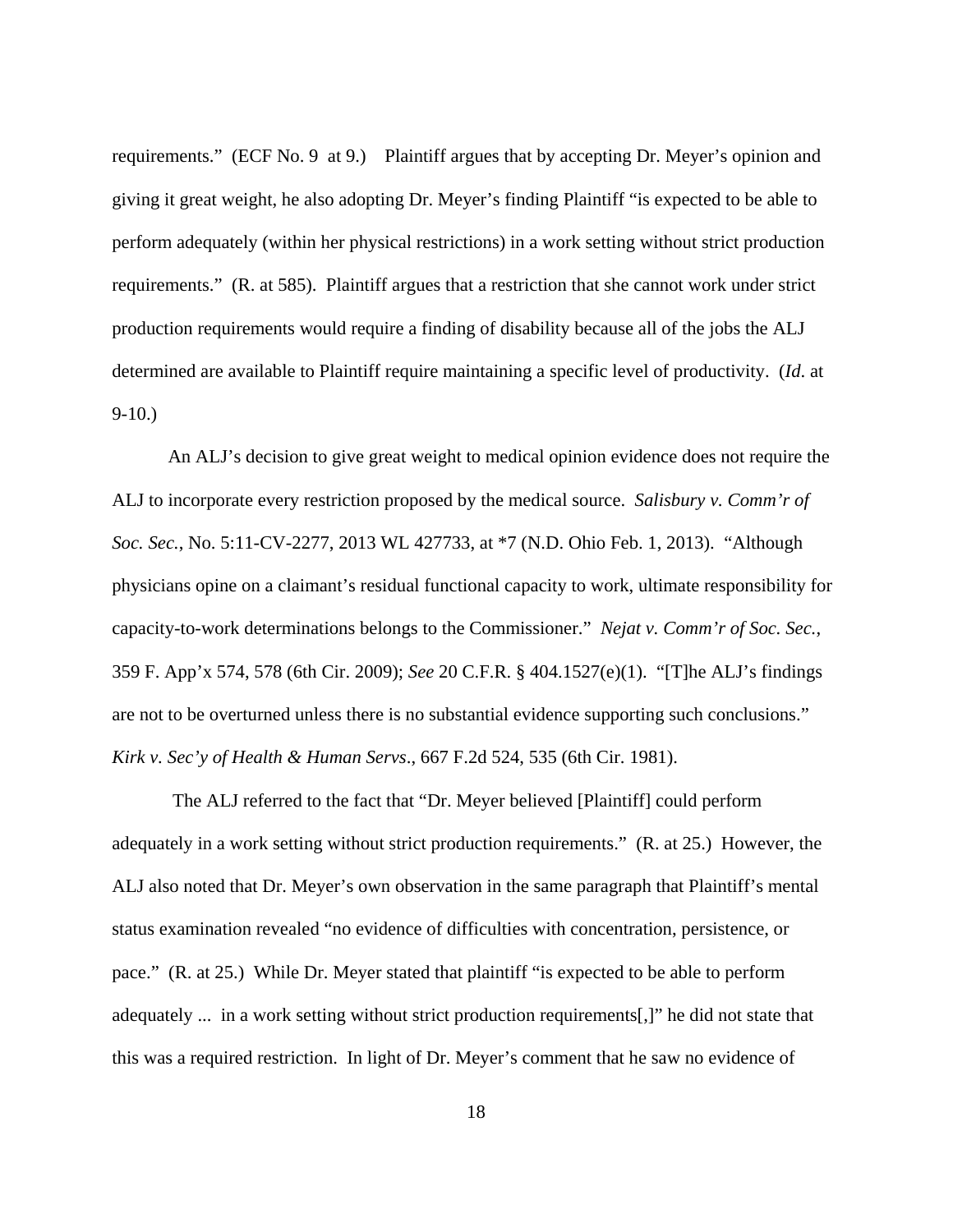difficulties with concentration, persistence, or pace, the ALJ could reasonably conclude, and obviously decided, that the lack of strict production requirements was not being advanced by Dr. Meyer as a needed restriction in Plaintiff's case. However, the ALJ did accept Dr. Meyer's recommendation that plaintiff be limited to "a lower stress work setting" due to the fact that Plaintiff "is somatically focused and her physical symptoms cause anxiety." (R. at 586.) The ALJ stated,

Because of [Plaintiff's] somatic focus and anxiety about her physical symptoms, [Dr. Meyer] expected the claimant to be able to perform best in a low stress work setting, with assistance if needed during times of change in routine. This opinion is the result of his own observations, a clinical interview, and a mental status evaluation. Furthermore, as a consultant for the Social Security Administration, he has knowledge of [the] Social Security Administration's program and requirements. Dr. Meyer's opinion is consistent with medical evidence showing few limitations in function due to mental impairments. Therefore, his opinion is accepted and given great weight.

(R. at 25.) To address the need for a low stress work setting, the ALJ specified in the RFC that plaintiff could perform "low stress jobs, defined as work requiring only occasional decisionmaking and with no more than occasional changes in the work setting." (R. at 18). In specifying this definition of "low stress jobs," the ALJ made it clear that he did not find that a restriction on strict production requirements was needed in Plaintiff's case. Plaintiff's RFC also included the restriction that plaintiff could "do work requiring no contact with the general public and only occasional contact with coworkers and supervisors." (R. at 18) Although this restriction is typically included to address limitations in socialization, it would also operate to mitigate job stress. The decision of the ALJ not to incorporate a limitation on jobs with strict production requirements is also supported by the April 18, 2013, opinion of Aracelis Rivera, Psy. D. and the September 4, 2013, opinion of Cynthia Waggoner, Psy, D., state agency examiners, who stated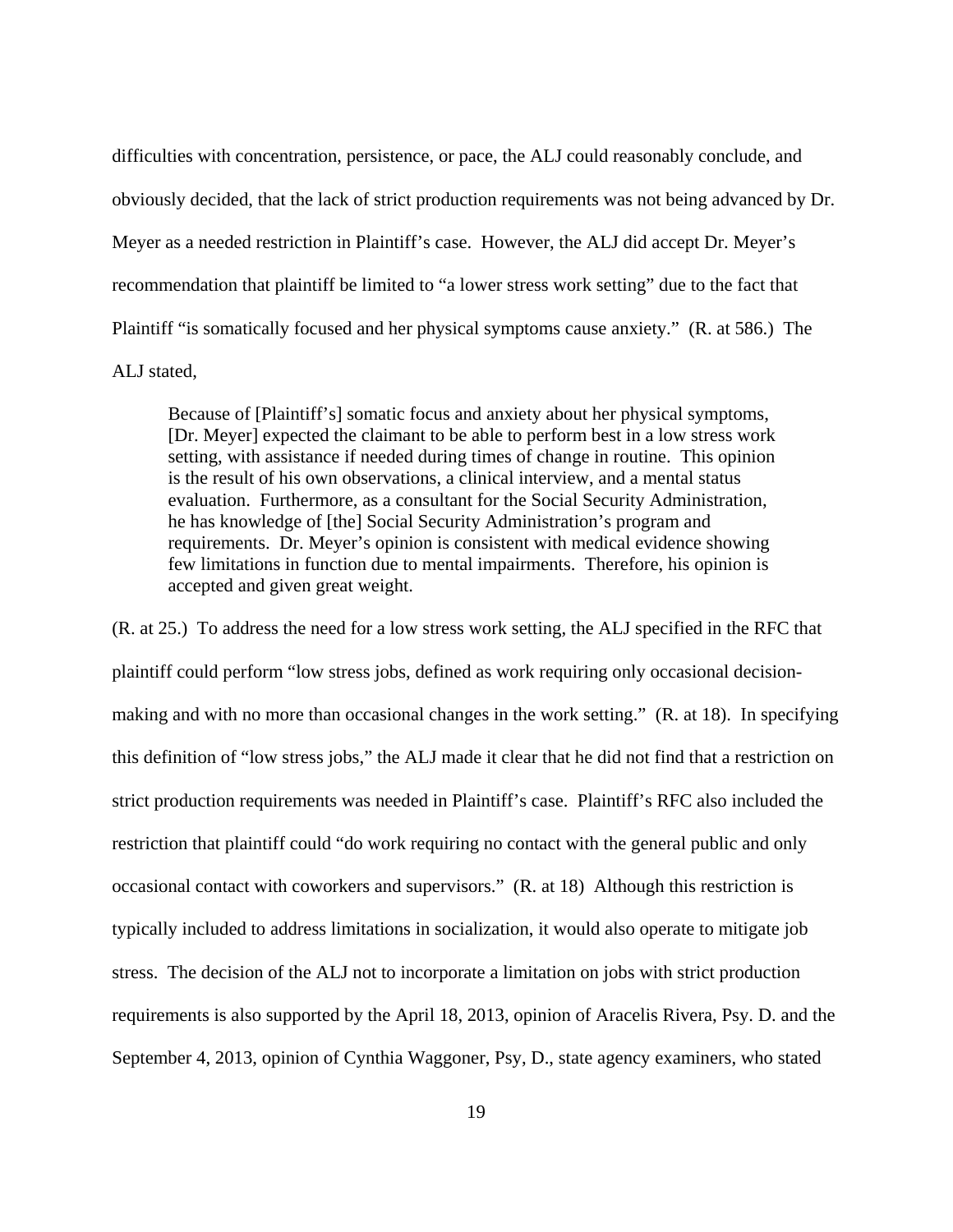that Plaintiff did not have sustained concentration and persistence limitations, and could adapt to a low stress work setting. (R. at 103, 134-35.)

 As the discussion above demonstrates, although the ALJ gave great weight to Dr. Meyer's medical opinion evidence, he exercised his authority to make the ultimate capacity-towork determination. *Nejat*, 359 F. App'x at 578. The ALJ's RFC determination is supported by substantial evidence in the record, including Dr. Meyer's own mental status examination results. Accordingly, the ALJ's decision not to incorporate a specific limitation precluding jobs with strict production requirements is supported by substantial evidence and affords no basis to overturn the ALJ's findings. *Kirk*, 667 F.2d at 535.

### **C. The ALJ's Step Five Determination is Supported by Substantial Evidence**

 In Plaintiff's third assignment of error, she argues that because the ALJ found at step four of the evaluation process that Plaintiff has moderate difficulties with regard to concentration, persistence or pace, (R. at 17), he should have included language to that effect in the RFC as well as in his hypothetical question to the vocational expert . The ALJ's hypothetical to the vocational expert tracked the language of the RFC, limiting plaintiff to "a low-stress job, which is defined as having only occasional decision-making required and there being only occasional changes in the work setting; that the individual should not have contact with the general public and only occasional contact with coworkers and supervisors." (R. at 84.) According to Plaintiff, the ALJ's determination that she experiences moderate limitations in the areas of social functioning and concentration, persistence or pace requires an inclusion of parallel language in the ALJ's RFC determination and the hypothetical question posed to the vocational expert However, the ALJ's bare statement finding that "[w]ith regard to concentration, persistence or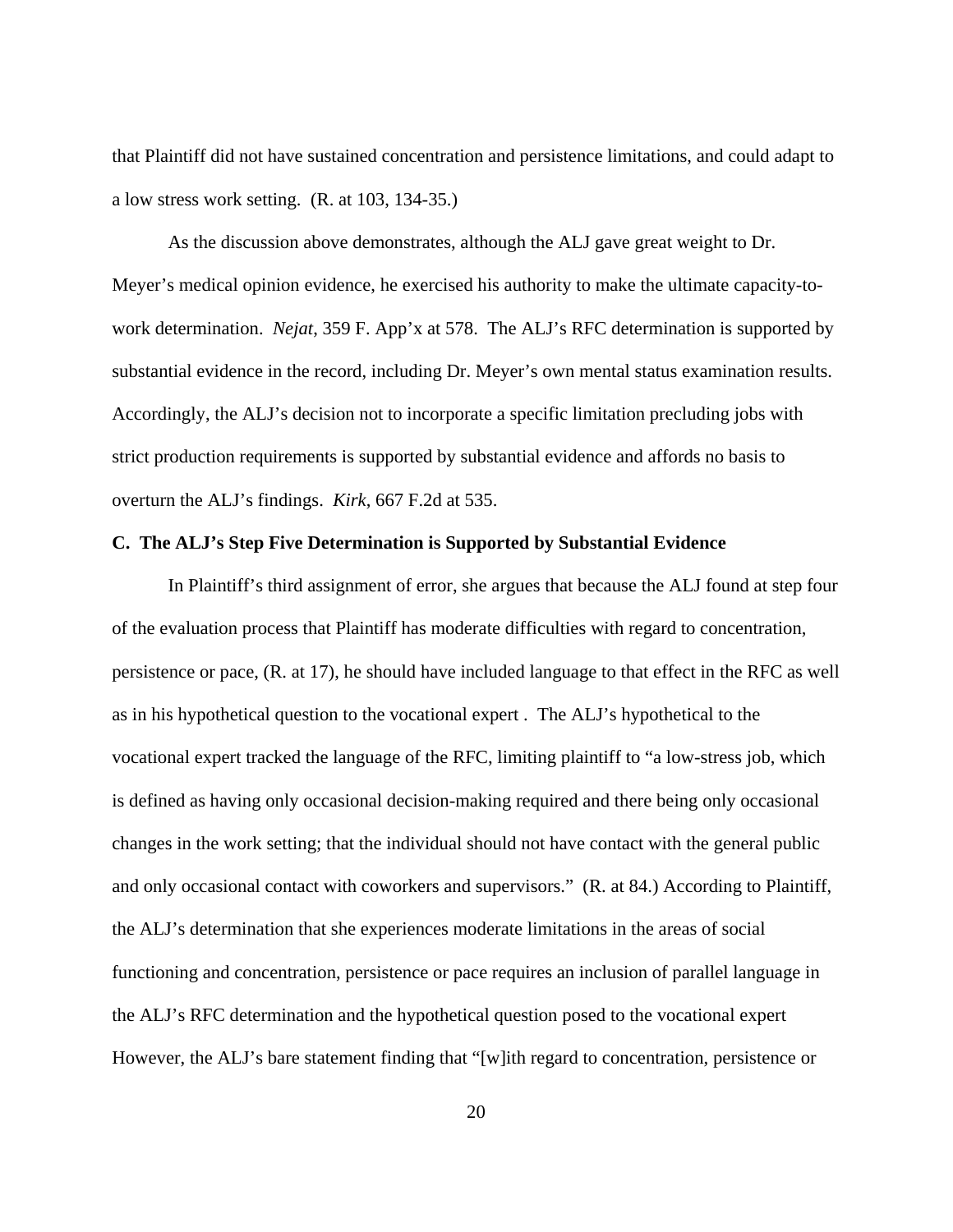pace, the claimant has moderate difficulties" says nothing about what type of restrictions, if any, he felt were needed to accommodate these difficulties.

 Plaintiff relies on *Ealy v. Comm'r of Soc. Sec.*, 594 F.3d 504, 517 (6th Cir. 2010). However, *Ealy* is readily distinguishable on its facts. In *Ealy*, an expert expressed a restriction, with which the ALJ agreed, that the claimant was limited to simple, repetitive tasks for "[twohour] segments over an eight-hour day where speed was not critical." *Id.* at 516. The court held that the ALJ's hypothetical question to the vocational expert, which only asked him to assume that the claimant was "limited to simple, repetitive tasks and instructions in non-public work settings" did not adequately reflect the claimant's limitations because it truncated the doctor's specific restrictions. *Id*.

 In this case, the ALJ's statement that Plaintiff has moderate difficulties with regard to concentration, persistence or pace is not phrased in terms of a job restriction. Rather, it is found in the section of the decision which addressed whether Plaintiff's impairments qualified as listed impairments, not at the step five level which discussed Plaintiff's RFC and whether her physical or mental impairments would impact her ability to work. No inconsistency arises due to the ALJ's failure to include that precise statement in the RFC or in his hypothetical question. Likewise, the ALJ did not fail to include in the hypothetical question any expert-opined restriction with which he agreed. As discussed above, the ALJ noted that Dr. Meyer observed no difficulties with concentration, persistence or pace during his evaluation of the Plaintiff. The ALJ obviously did not find that there was a need to confine Plaintiff to jobs without strict production requirements. The ALJ did adopt the restriction recommended by Dr. Meyer, *see* R. at 586, that Plaintiff be limited to "a lower stress work setting" to address plaintiff's anxiety.